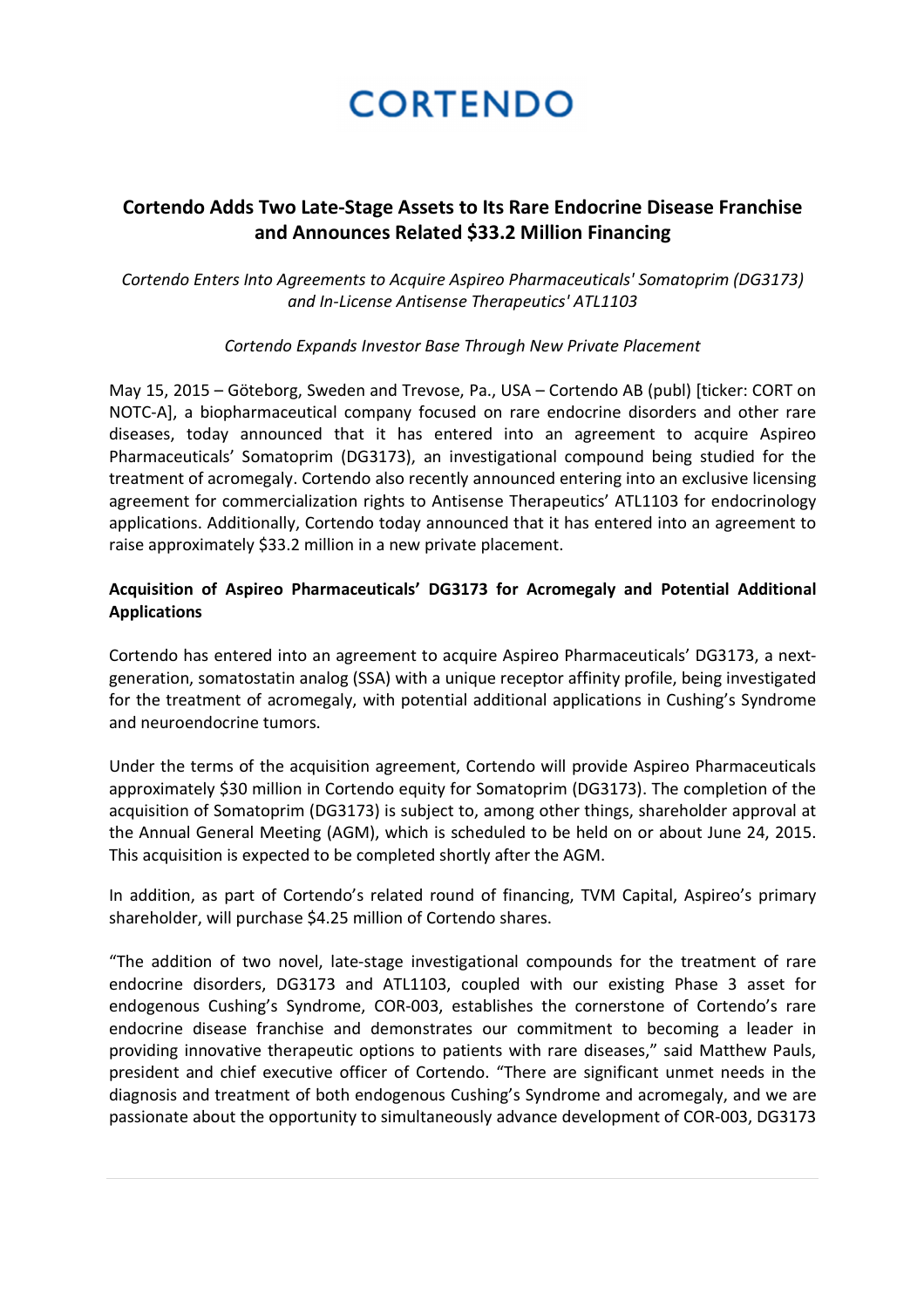and ATL1103 and commence pre-commercialization activities, and to ultimately provide these patients and the physicians who treat them with novel therapeutic options," Pauls added.

Locust Walk and Pelican Advisors acted as Cortendo's and Aspireo Pharmaceuticals' transaction advisors, respectively.

## **Financing**

Cortendo has entered into an agreement to raise approximately \$33.2 million in a new private placement, the proceeds of which will be used for continued development of COR-003 along with the planned development of the two new programs. The subscription price is \$1.322 per share and up to 25,128,559 new shares will be issued to the investors.

New institutional investors in this round of financing include Longwood Capital, TVM Capital and Granite Point Capital. Additionally, several existing investors, including RA Capital, New Enterprise Associates, Broadfin Capital and HealthCap, have also extended their investments in Cortendo through this round of financing.

Notably, in addition to investing in Cortendo as part of the acquisition of Aspireo Pharmaceuticals' DG3173, TVM Capital will invest an additional \$4.25 million in the announced private placement.

The financing is subject to shareholder approval of the AGM, which is scheduled to be held on or about June 24, 2015, and is subject to certain other conditions, including expected gross proceeds of at least \$20 million and the non-occurrence of any material adverse effects (as defined in the agreement with the investors) prior to completion.

"We appreciate the support of all of our investors and their confidence in Cortendo's ability to develop and commercialize novel therapeutics for the treatment of rare endocrine disorders and other rare diseases," said Matthew Pauls, president and chief executive officer of Cortendo.

Locust Walk served as a consultant to Cortendo for this transaction.

## **About Cortendo AB**

Cortendo AB is a biopharmaceutical company incorporated in Sweden and based in the United States. Cortendo's strategic focus is to be a leader in commercializing innovative medicines for rare endocrine disorders and other rare diseases. Cortendo's lead product candidate, COR-003 (levoketoconazole), is a cortisol inhibitor that is currently being studied in the global Phase 3 SONICS trial for the treatment of endogenous Cushing's syndrome. COR-003 (levoketoconazole) has received orphan designation from both the European Medicines Agency and the U.S. Food and Drug Administration. Cortendo's intent is to independently commercialize its orphan/endocrine assets in key global markets.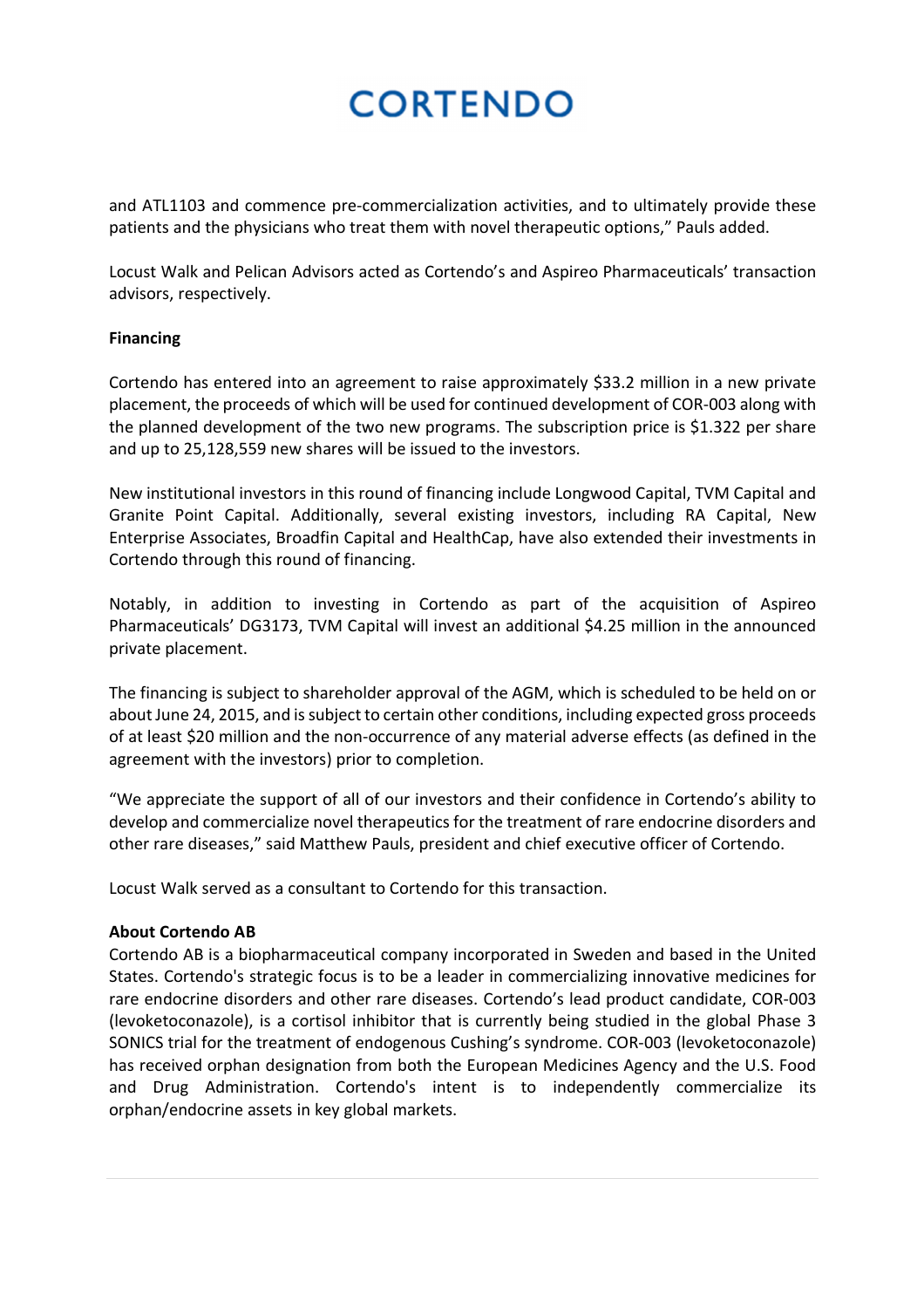#### **About DG3173**

DG3173 is a somatostatin ligand (SSL) that is based on a novel amino acid composition and a differentiated backbone cyclization technology used for metabolic stabilization of the peptide. During extensive preclinical testing, DG3173 demonstrated a novel pattern for somatostatin receptor binding and a differentiated pharmacological profile that is significantly differentiated from SSAs that are currently marketed or in clinical development. In particular, DG3173 has demonstrated in preclinical models potent inhibition of growth hormone secretion without effect on insulin, key hormones for metabolic control. Furthermore, assessment of growth hormone secretion in cultured human adenoma cells from acromegaly patients treated with DG3173 showed a higher level of responsiveness suggesting that it has the potential to increase the response rate of acromegaly patients to SSL therapy.

DG3173 was also observed to inhibit growth hormone secretion in a dose-dependent fashion in three Phase 1 dose escalation studies in healthy subjects. DG3173 was also observed to reduce growth hormone secretion with reduced effects on insulin secretion and glucose levels as compared to octreotide in two single ascending dose Phase 2 studies in acromegalic patients. At higher dose levels, the number of patients with normal growth hormone levels was comparable to that achieved after administration of octreotide. Side effects were consistent with those observed in Phase 1.

#### **Cortendo Forward-Looking Statements**

*This press release contains forward-looking statements concerning Cortendo that involve a number of risks and uncertainties. All statements other than statements of historical facts included in this press release, including, without limitation, statements regarding Cortendo's strategy, anticipated investments, financial position, outcomes of product development efforts and objectives of management for future operations, may be deemed to be forward-looking statements. These forward-looking statements involve known and unknown risks, uncertainties and other factors that may cause Cortendo's actual results, performance or achievements or industry results to be materially different from those contemplated, projected, forecasted, estimated or budgeted, whether expressed or implied, by these forward-looking statements. Given these risks and uncertainties, investors should not place any undue reliance on forwardlooking statements as a prediction of actual results. None of these forward-looking statements constitutes a guarantee of the future occurrence of such facts and data or of actual results. These statements are based on data, assumptions and estimates that Cortendo believes are reasonable. The forward-looking statements contained in this document are made only as of the date hereof. Cortendo expressly disclaims any obligation or undertaking to release publicly any updates of any forward-looking statements contained in this press release to reflect any change in its actual results, assumptions, expectations or any change in events, factors, conditions or circumstances on which any forward-looking statement contained in this press release is based.*